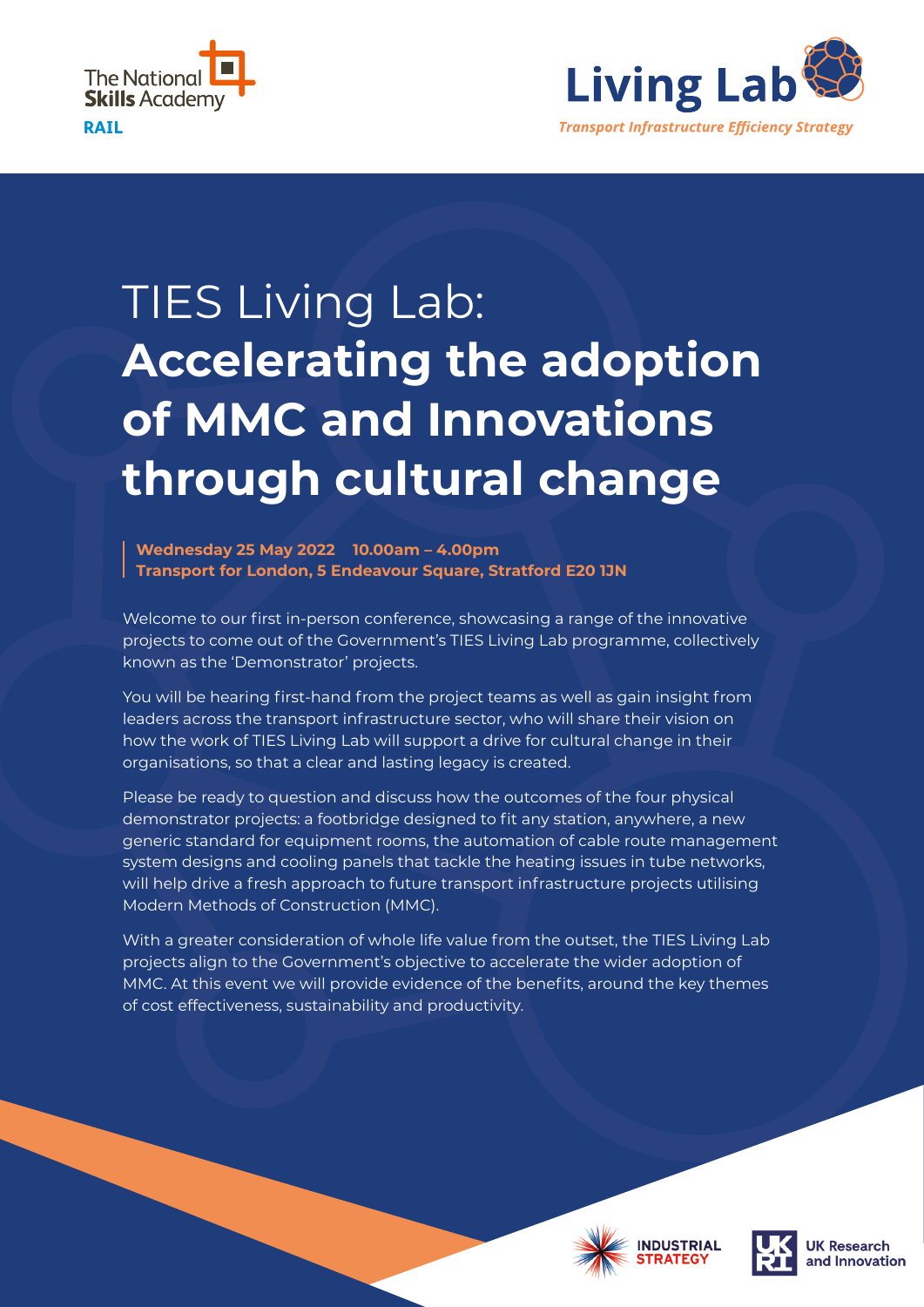# **Agenda**

**Registration and tea/coffee on arrival Introduction to the MMC Ava** 

# **10.00**

#### **Welcome from our host, Antony Oliver**



Antony Oliver is former Editor of NCE magazine (The Institute of Civil Engineers journal) and Infrastructure Intelligence magazine (Association of Consulting Engineering journal)

# **10.10**

**Keynote address – Welcome to the TIES Living Lab conference (pre-recorded address)**



Lee Rowley, Parliamentary Under-Secretary of State for Business and Industrial Strategy (BEIS)

# **10.20**

**Reflections of TIES Living Lab and Expectations for Cultural Change**



Neil Robertson – CEO of NSAR and TIES Living Lab Programme Director

# **10.40**

**The Benefits and Opportunities: Major Infrastructure Project Perspective Senior Leader Panel Discussion Hosted by Antony Oliver**



Stuart Harvey, Chief Capital Officer, TfL



Neil Robertson, CEO, NSAR

*Speaker programme as confirmed at time of print. Others may be present on the day.*

# **9.30 11.25**

# **Footbridge project**



Anthony Dewar, Network Technical Head, Buildings and Architecture, Network Rail - Ava Footbridge Project Sponsor

# **11.40**

#### **Project Roundtable: the MMC Ava Footbridge**

The 'Ava Footbridge' aims to revolutionise the way we approach footbridge design in both manufacture and installation. It focuses on; a pre-approved system for shorter preconstruction time, faster assembly for reduced costs, minimised whole life carbon, minimised negative climate impact, a revolutionary 'plug and play' lift system, a revolutionary dry, prefabricated foundation, and high-quality durable materials. The TIES project partners are Expedition Engineering (lead design), X-Treme Systems (manufacturing) and Walker Construction (assembly), with Network Rail as the primary client.



Eva MacNamara, Associate Director, Expedition Engineering.



Andrew Davies, Infrastructure Sector lead, Hawkins Brown



Noel Lovatt, Director, X-Treme Systems



Phil Webb, Managing Director, Walker **Construction** 

## **12.15**

#### **Lunch break and networking**

Take the opportunity to view the Ava footbridge augmented reality model.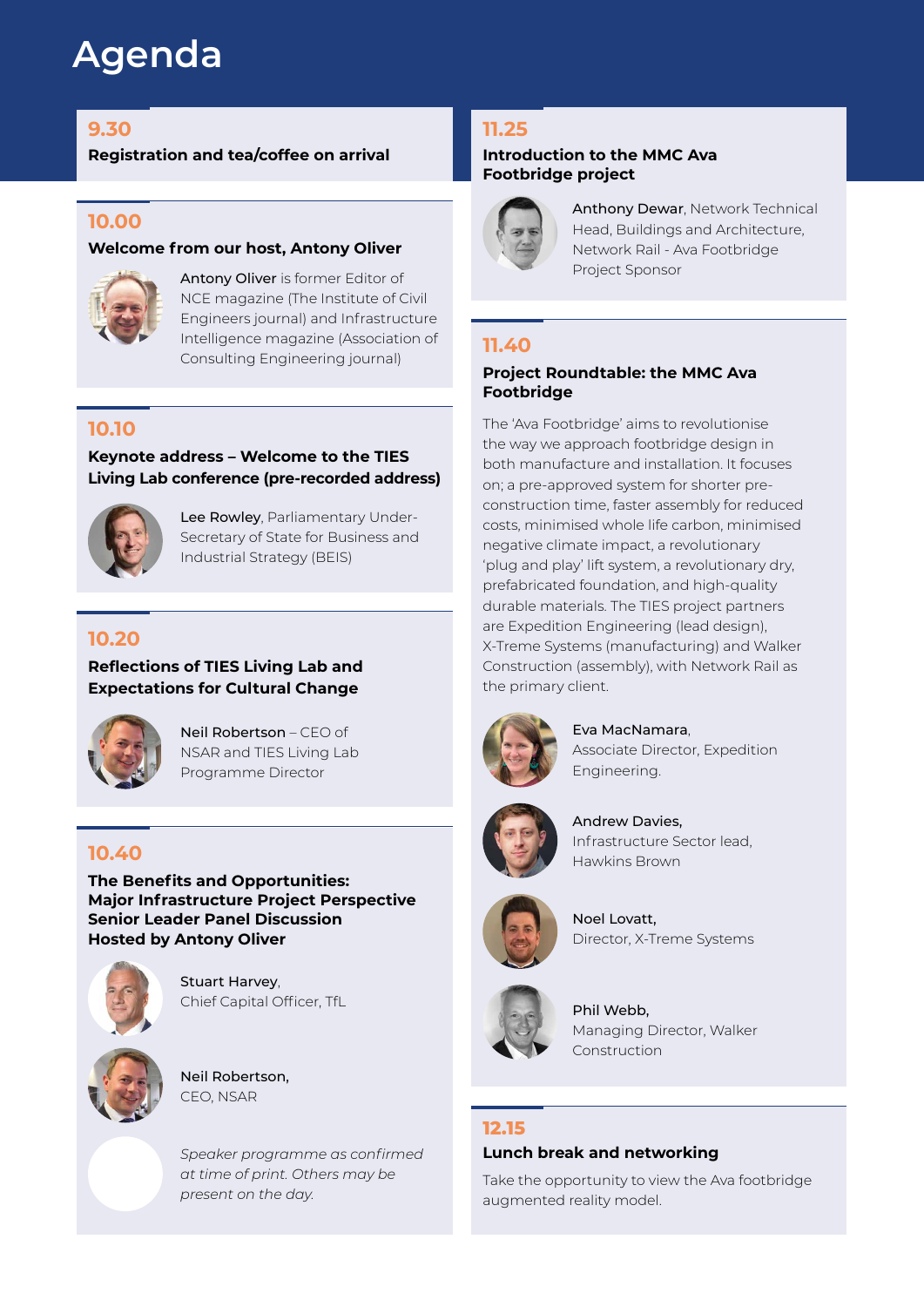

## **13.15**

#### **Introduction to the MMC Signalling Equipment Rooms, MMC Cable Route Management System and MMC Cooling Panels projects**



Kiren Kainth, Project Manager AV and Cooling, TfL and Project Lead for TIES Living Lab Projects 5, 6 and 7.

#### **13.30**

#### **Project Roundtable: the MMC Signalling Equipment Rooms**

The Signal Equipment Room, managed by TfL and developed by Mavin Powercube, intends to promote a new generic template for modular equipment rooms which are built off-site, reducing future infrastructure investment time, cost and risk.



Peter Jones, Premises Engineer, TfL



Russell Bartley, Founder/Director for Client Services, Mavin Powercube



Craig Rides, Project Director, Mavin Powercube

## **14.00**

#### **Project Roundtable: the MMC Cable Route Management System**

The Cable Route Management System (CRMS) has Bryden Wood Technology as the key supplier. They are delivering a digital tool to show how automation can assist with cable route management feasibility analysis and design. It shows the potential to reduce time, financial cost, risk, (especially delivery team safety risk) by using automated CRMS design software as part of the design process.



Phil Langley, Director, Bryden Wood Technology



Simon Stockley, Project Manager, TfL

#### **14.30**

**Afternoon refreshments**

#### **14.45**

#### **Project Roundtable: the MMC Cooling Panels**

The cooling panels have been developed by SRC Infrastructure and are composed of a curved 'radiator' with internal cooling pipework and forced air distribution. The objective is to find out if they can deliver a more efficient cooling output than the Underground's Platform Air Handling Units (PAHU) yet be significantly easier to maintain. With the introduction of a new fleet of Piccadilly line trains from 2025, heat buildup will continue to be an issue, therefore an innovative cooling solution has been developed to negate this and provide chilled air to TfL's customers.



Anthony Adamson, Portfolio Delivery Manager, SRC Infrastructure

Vasileios Vernikos, Executive Director, SRC Infrastructure

## **15.15**

#### **Effective Exploitation of Innovations within Infrastructure Delivery**



Sarah Sharples, Chief Scientific Adviser, Department for Transport

#### **15.40**

**Summaries and Q&A session led by Antony Oliver**

#### **16.00**

**Close**

Thank you for attending and participating in today's conference. We hope that you have valued this event. We will be following up with an emailed survey for feedback and thank you in advance for taking the time to complete it.